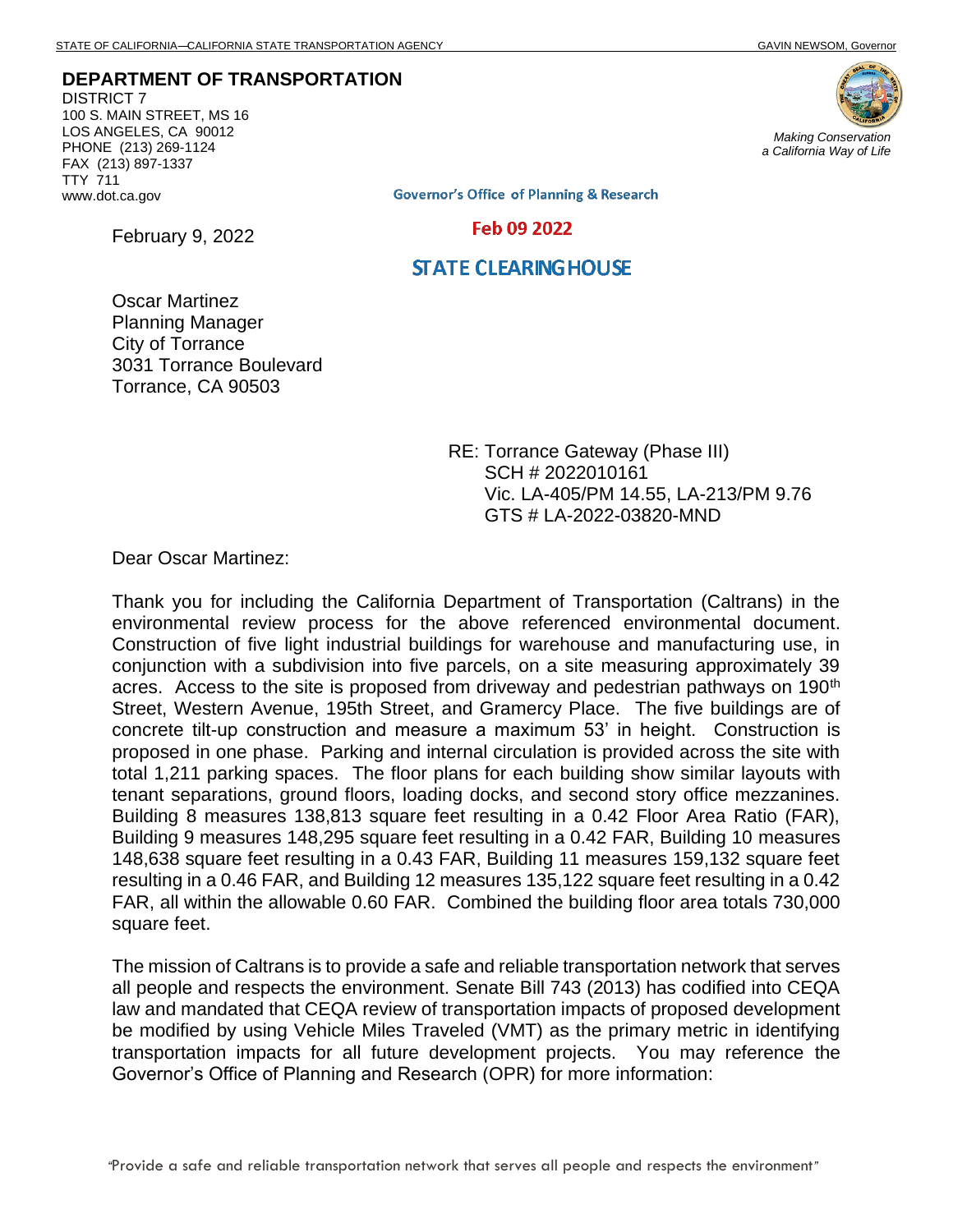Oscar Martinez February 9, 2022 Page 2 of 4

## <http://opr.ca.gov/ceqa/updates/guidelines/>

As a reminder, VMT is the standard transportation analysis metric in CEQA for land use projects after July 1, 2020, which is the statewide implementation date.

Caltrans is aware of challenges that the region faces in identifying viable solutions to alleviating congestion on State and Local facilities. With limited room to expand vehicular capacity, this project should incorporate multi-modal and complete streets transportation elements that will actively promote alternatives to car use and better manage existing parking assets. Prioritizing and allocating space to efficient modes of travel such as bicycling and public transit can allow streets to transport more people in a fixed amount of right-of-way.

Caltrans supports the implementation of complete streets and pedestrian safety measures such as road diets and other traffic calming measures. Please note the Federal Highway Administration (FHWA) recognizes the road diet treatment as a proven safety countermeasure, and the cost of a road diet can be significantly reduced if implemented in tandem with routine street resurfacing. Overall, the environmental report should ensure all modes are served well by planning and development activities. This includes reducing single occupancy vehicle trips, ensuring safety, reducing vehicle miles traveled, supporting accessibility, and reducing greenhouse gas emissions.

We encourage the Lead Agency to evaluate the potential of Transportation Demand Management (TDM) strategies and Intelligent Transportation System (ITS) applications in order to better manage the transportation network, as well as transit service and bicycle or pedestrian connectivity improvements. For additional TDM options, please refer to the Federal Highway Administration's *Integrating Demand Management into the Transportation Planning Process: A Desk Reference* (Chapter 8).This reference is available online at:

<http://www.ops.fhwa.dot.gov/publications/fhwahop12035/fhwahop12035.pdf>

You can also refer to the 2010 *Quantifying Greenhouse Gas Mitigation Measures* report by the California Air Pollution Control Officers Association (CAPCOA), which is available online at:

[http://www.capcoa.org/wp-content/uploads/2010/11/CAPCOA-Quantification-Report-9-](http://www.capcoa.org/wp-content/uploads/2010/11/CAPCOA-Quantification-Report-9-14-Final.pdf) [14-Final.pdf](http://www.capcoa.org/wp-content/uploads/2010/11/CAPCOA-Quantification-Report-9-14-Final.pdf)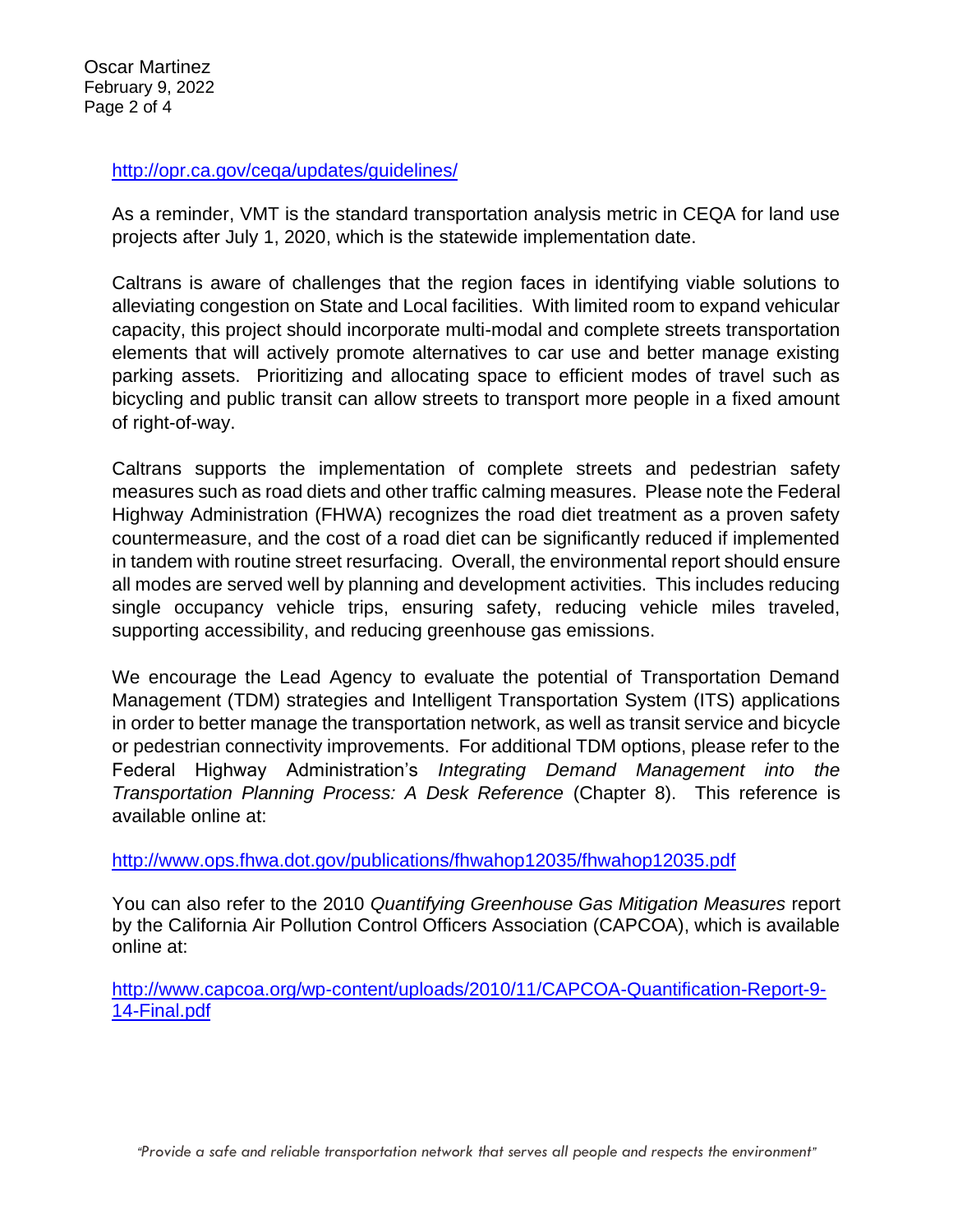Oscar Martinez February 9, 2022 Page 3 of 4

> Caltrans has published the VMT-focused Transportation Impact Study Guide (TISG), dated May 20, 2020 and the Caltrans Interim Land Development and Intergovernmental Review (LD-IGR) Safety Review Practitioners Guidance, prepared on December 18, 2020. You can review these resources as a reference at the following links for all future projects:

[https://dot.ca.gov/-/media/dot-media/programs/transportation-planning/documents/sb-](https://dot.ca.gov/-/media/dot-media/programs/transportation-planning/documents/sb-743/2020-05-20-approved-vmt-focused-tisg-a11y.pdf)[743/2020-05-20-approved-vmt-focused-tisg-a11y.pdf.](https://dot.ca.gov/-/media/dot-media/programs/transportation-planning/documents/sb-743/2020-05-20-approved-vmt-focused-tisg-a11y.pdf)

[https://dot.ca.gov/-/media/dot-media/programs/transportation-planning/documents/sb-](https://dot.ca.gov/-/media/dot-media/programs/transportation-planning/documents/sb-743/2020-12-22-updated-interim-ldigr-safety-review-guidance-a11y.pdf)[743/2020-12-22-updated-interim-ldigr-safety-review-guidance-a11y.pdf.](https://dot.ca.gov/-/media/dot-media/programs/transportation-planning/documents/sb-743/2020-12-22-updated-interim-ldigr-safety-review-guidance-a11y.pdf)

When a potential safety impact is identified, Caltrans encourages lead agencies to prepare traffic safety impact analysis at the State facilities for this development in the California Environmental Quality Act (CEQA) review process so that, through partnerships and collaboration, California can reach zero fatalities and serious injuries by 2050.

Caltrans acknowledges that "the Project would result in approximately 2,686 fewer NET daily trips which include approximately 321 fewer NET trips during the AM peak hour and approximately 315 fewer NET trips during the PM peak hour. Based on the preceding, the Project satisfies the City traffic study guidelines "Small Projects" VMT impact criteria. The Project VMT impact is therefore considered less than significant, and a detailed VMT impact analysis is not required." However, this analysis is based on the existing general office use, 590,230 square feet still in use. Most of the buildings are vacant in the last few years. Nevertheless, to identify accurate VMT impact, we recommend the City to consider a post-development VMT analysis with all mitigation measures be prepared to implement if any traffic significant impact is identified.

Based on the traffic signal warrant analysis prepared for the unsignalized study intersections, Western Avenue (SR-213) / Project Access 2: Forecast Opening Year with Project Conditions is forecast to satisfy the California Manual on Uniform Traffic Control Devices (CA MUTCD) PM peak hour traffic volume traffic signal warrant.

"However, due to the proximity of this intersection to the existing signalized intersection of Western Avenue (SR-213) / 190th Street, installation of a traffic signal at this location might not be feasible and recommended." Caltrans does not agree with this statement as the distance between W 190th St. and the new driveway is about 500 feet, and there are 74 PM project vehicle trips making left turn at the Intersection 12 (Western Avenue & Project Access 2), as shown on Exhibit 5-3 Project Traffic Volumes in the Traffic Analysis dated on October 8, 2021. We have potential safety concern of traffic making left turn from the new driveway onto the northbound Western Avenue if no traffic signal is installed. Please consider installing a new traffic signal to allow safe left-turn movement onto